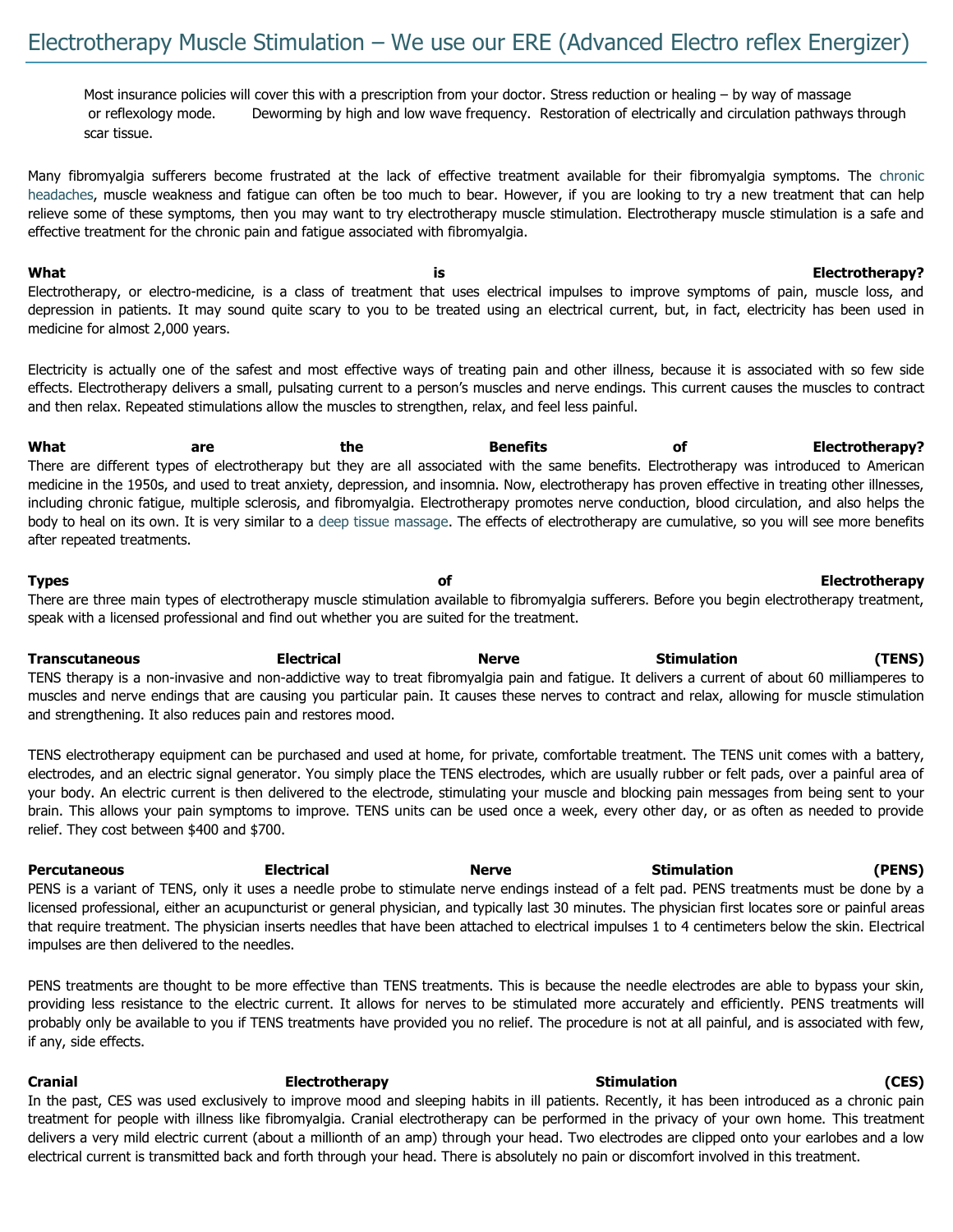Cranial electrotherapy stimulators work to relieve pain and improve mood by stimulating the hypothalamus. This is the part of your brain responsible for governing mood, cognitive function, and emotions. The electrical impulses stimulates your hypothalamus to produce more neurohormones, helping to regulate your pain symptoms.

**Complications and Side Effects** There a few, if any side effects associated with electrotherapy muscle stimulation. If too strong a current is used, there is a risk that you could burn or irritate your skin. Sometimes, people are sensitive to the glue or tape used to affix the electrodes to the skin.

Complications can occur in some individuals, though. You shouldn't use electrotherapy if you:

- are pregnant
- have a pacemaker
- have an implanted defibrillator

#### **Electrotherapy and Fibromyalgia**

Electrotherapy is often recommended to treat the numerous fibromyalgia symptoms. All types of electrotherapy have proven beneficial to fibromyalgia sufferers in one way or another, although more studies need to be done to conclusively prove the benefits of electrotherapy treatments.

One study found that the use of CES improved both the pain and sleep problems caused by fibromyalgia. Participants reported a 28% drop in the number of tender points as well as a 27% reduction in their overall pain after 6 weeks. 90% of participants agreed that electrotherapy had helped to improve their quality of life.

A study on the use of TENS in fibromyalgia patients, found similar results. After 6 weeks of TENS therapy, participants reported a 70% drop in t heir pain symptoms as well as a 53% increase in their activity levels. Sleep patterns improved by 50%.

# **Electrotherapy**

From Wikipedia, the free encyclopedia

Jump to: [navigation,](http://en.wikipedia.org/wiki/Electrotherapy#mw-head) [search](http://en.wikipedia.org/wiki/Electrotherapy#p-search)



This article **needs more [medical references](http://en.wikipedia.org/wiki/Wikipedia:Identifying_reliable_sources_(medicine)) for [verification](http://en.wikipedia.org/wiki/Wikipedia:Verifiability) or relies too heavily on primary sources**. Please review the contents of the article and [add the appropriate references](http://en.wikipedia.org/w/index.php?title=Electrotherapy&action=edit) if you can. Unsourced or poorly-sourced material may be [removed.](http://en.wikipedia.org/wiki/Wikipedia:Verifiability#Burden_of_evidence) *(February 2009)*

**Electrotherapy** is the use of **electrical energy** as a medical treatment  $\frac{[1]}{[1]}$  $\frac{[1]}{[1]}$  $\frac{[1]}{[1]}$  In <u>medicine</u>, the term *electrotherapy* can apply to a variety of treatments, including the use of electrical devices such as [deep brain stimulators](http://en.wikipedia.org/wiki/Deep_brain_stimulation) for neurological disease. The term has also been applied specifically to the use of electric current to speed wound healing. Additionally, the term "electrotherapy" or "electromagnetic therapy" has also been applied to a range of [alternative medical](http://en.wikipedia.org/wiki/Alternative_medicine) devices and treatments.

It has not been found to be effective in increasing bone healing.  $\frac{2}{2}$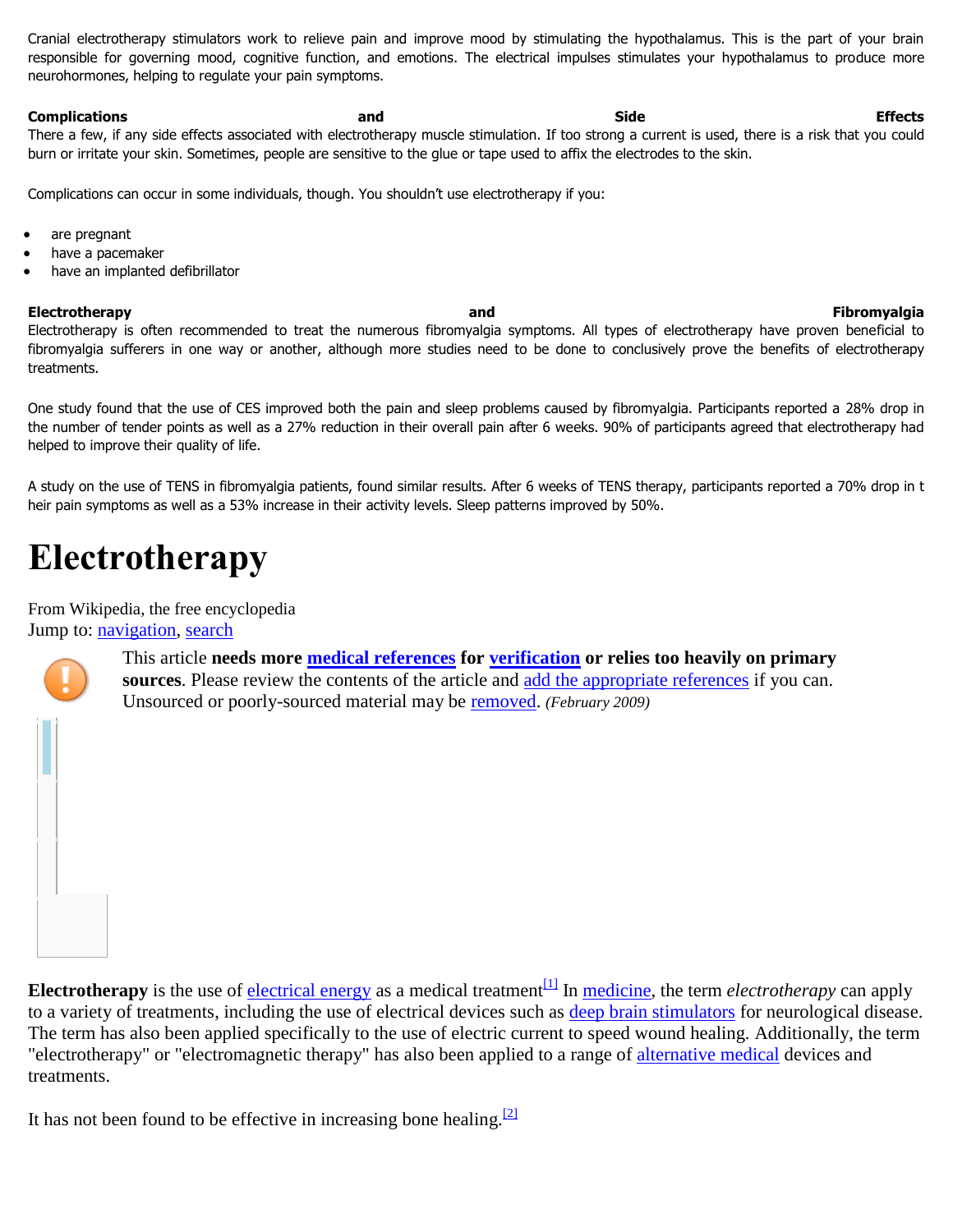## **History**

During 1855 [Guillaume Duchenne,](http://en.wikipedia.org/wiki/Guillaume_Duchenne) the developer of electrotherapy, announced that [alternating](http://en.wikipedia.org/wiki/Alternating_current) was superior to direct [current](http://en.wikipedia.org/wiki/Direct_current) for electrotherapeutic triggering of muscle contractions.<sup>[\[3\]](http://en.wikipedia.org/wiki/Electrotherapy#cite_note-2)</sup> What he called the 'warming affect' of direct currents irritated the skin, since, at voltage strengths needed for muscle contractions, they cause the skin to blister (at the [anode\)](http://en.wikipedia.org/wiki/Anode) and pit (at the [cathode\)](http://en.wikipedia.org/wiki/Cathode). Furthermore, with DC each contraction required the current to be stopped and restarted. Moreover alternating current could produce strong muscle contractions regardless of the condition of the muscle, whereas DC-induced contractions were strong if the muscle was strong, and weak if the muscle was weak.

Since that time almost all rehabilitation involving muscle contraction has been done with a symmetrical rectangular biphasic waveform. During the 1940s, however, the US War Department, investigating the application of electrical stimulation not just to retard and prevent atrophy but to restore muscle mass and strength, employed what was termed *galvanic exercise* on the atrophied hands of patients who had an ulnar nerve lesion from surgery upon a wound.<sup>[\[4\]](http://en.wikipedia.org/wiki/Electrotherapy#cite_note-3)</sup> These Galvanic exercises employed a monophasic wave form, direct current.

### **Current use**

Although a 1999 meta-analysis found that electrotherapy could speed the healing of wounds,  $[5]$  during 2000 the Dutch Medical Council found that although it was widely used, there was insufficient evidence for its benefits.<sup>[\[6\]](http://en.wikipedia.org/wiki/Electrotherapy#cite_note-5)</sup> Since that time, a few publications have emerged that seem to support its efficacy, but data is still scarce.<sup>[\[7\]](http://en.wikipedia.org/wiki/Electrotherapy#cite_note-6)</sup>

The use of electrotherapy has been researched and accepted in the field of rehabilitation<sup>[\[8\]](http://en.wikipedia.org/wiki/Electrotherapy#cite_note-7)</sup> (electrical muscle [stimulation\)](http://en.wikipedia.org/wiki/Electrical_muscle_stimulation). The [American Physical Therapy Association](http://en.wikipedia.org/wiki/American_Physical_Therapy_Association) acknowledges the use of Electrotherapy for:<sup>[\[9\]](http://en.wikipedia.org/wiki/Electrotherapy#cite_note-8)</sup>

#### 1. [Pain management](http://en.wikipedia.org/wiki/Pain_management)

- Improves range of joint movement
- 2. Treatment of neuromuscular dysfunction
	- Improvement of strength
	- Improvement of motor control
	- Retards [muscle atrophy](http://en.wikipedia.org/wiki/Muscle_atrophy)
	- Improvement of local blood flow
- 3. Improves range of joint mobility
	- Induces repeated stretching of contracted, shortened soft tissues
- 4. Tissue repair
	- Enhances [microcirculation](http://en.wikipedia.org/wiki/Microcirculation) and protein synthesis to heal wounds
	- Restores integrity of connective and dermal tissues
- 5. Acute and chronic [edema](http://en.wikipedia.org/wiki/Edema)
	- Accelerates absorption rate
	- Affects blood vessel permeability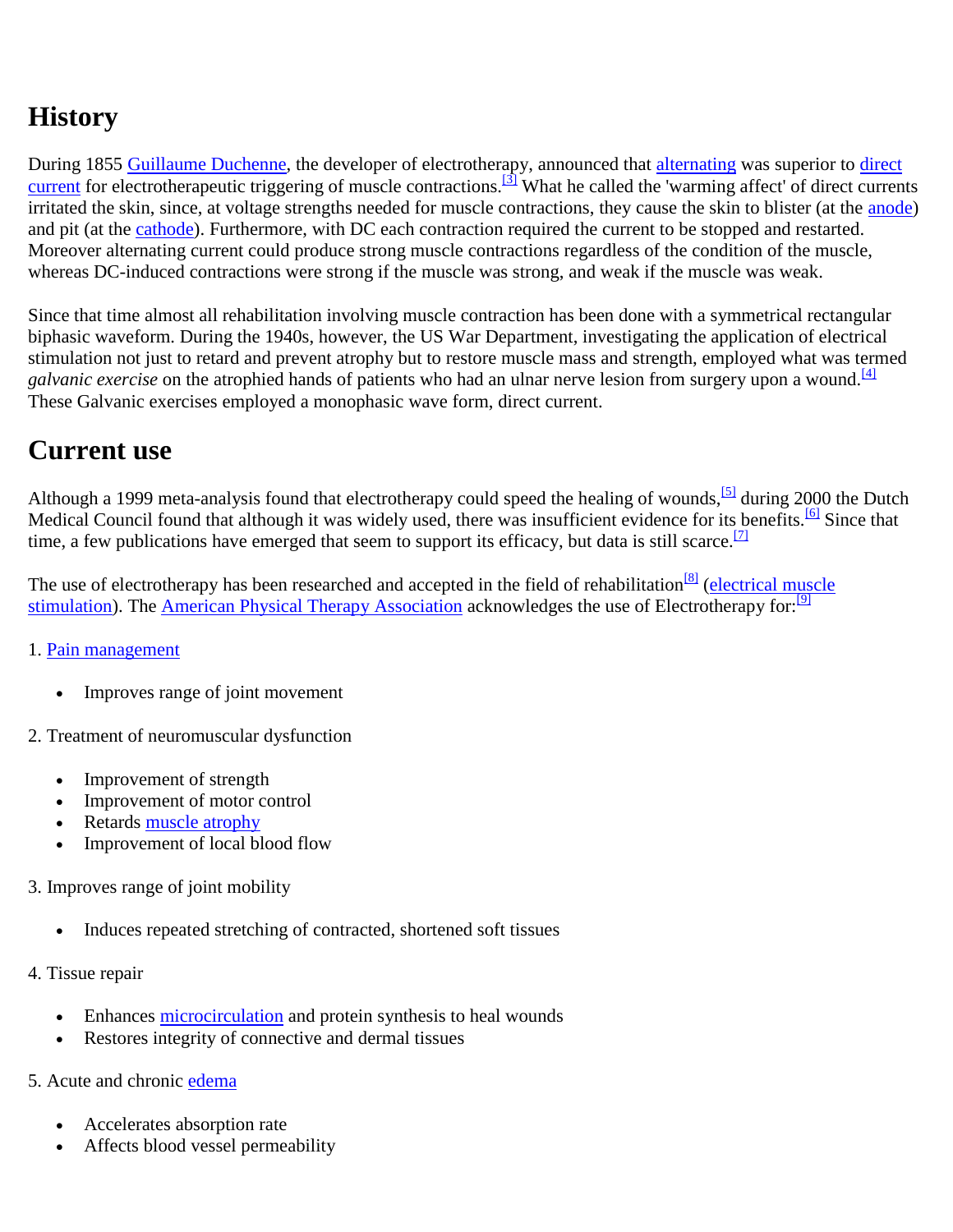- Increases mobility of proteins, blood cells and lymphatic flow
- 6. Peripheral blood flow
	- Induces arterial, venous and lymphatic flow

#### 7. [Iontophoresis](http://en.wikipedia.org/wiki/Iontophoresis)

- Delivery of [pharmacological](http://en.wikipedia.org/wiki/Pharmacology) agents
- 8. Urine and [fecal incontinence](http://en.wikipedia.org/wiki/Fecal_incontinence)
	- Affects [pelvic floor](http://en.wikipedia.org/wiki/Pelvic_floor) musculature to reduce pelvic pain and strengthen musculature
	- Treatment may lead to complete continence

Electrotherapy is used for relaxation of muscle spasms, prevention and retardation of disuse atrophy, increase of local blood circulation, muscle rehabilitation and re-education [electrical muscle stimulation,](http://en.wikipedia.org/wiki/Electrical_muscle_stimulation) maintaining and increasing range of motion, management of chronic and intractable pain, post-traumatic acute pain, post surgical acute pain, immediate post-surgical stimulation of muscles to prevent venous thrombosis, wound healing and drug delivery.<sup>[citation</sup>] *[needed](http://en.wikipedia.org/wiki/Wikipedia:Citation_needed)*]

Some of the treatment effectiveness mechanisms are little understood, with effectiveness and best practices for their use still anecdotal.

Electrotherapy devices have been studied in the treatment of chronic wounds and [pressure ulcers.](http://en.wikipedia.org/wiki/Pressure_ulcer) A 1999 [meta-analysis](http://en.wikipedia.org/wiki/Meta-analysis) of published trials found some evidence that electrotherapy could speed the healing of such wounds, though it was unclear which devices were most effective and which types of wounds were most likely to benefit.<sup>[\[5\]](http://en.wikipedia.org/wiki/Electrotherapy#cite_note-Gardner1999-4)</sup> However, a more detailed review by the [Cochrane Library](http://en.wikipedia.org/wiki/Cochrane_Library) found no evidence that [electromagnetic therapy,](http://en.wikipedia.org/wiki/Electromagnetic_therapy) a subset of electrotherapy, was effective in healing pressure ulcers<sup>[\[10\]](http://en.wikipedia.org/wiki/Electrotherapy#cite_note-9)</sup> or [venous stasis ulcers.](http://en.wikipedia.org/wiki/Venous_stasis_ulcer)<sup>[\[11\]](http://en.wikipedia.org/wiki/Electrotherapy#cite_note-10)</sup>

### **See also**



Wikimedia Commons has media related to: *[Electrotherapy](http://commons.wikimedia.org/wiki/Category:Electrotherapy)*

### **References**

- 1. **[^](http://en.wikipedia.org/wiki/Electrotherapy#cite_ref-0)** Institute of Electrical and Electronics Engineers, "*The IEEE standard dictionary of electrical and electronics terms*". 6th ed. New York, N.Y., Institute of Electrical and Electronics Engineers, c1997. IEEE Std 100-1996. [ISBN 1-55937-833-6](http://en.wikipedia.org/wiki/Special:BookSources/1559378336) [*ed*. Standards Coordinating Committee 10, Terms and Definitions; Jane Radatz, (chair)]
- 2. **[^](http://en.wikipedia.org/wiki/Electrotherapy#cite_ref-1)** Mollon B, da Silva V, Busse JW, Einhorn TA, Bhandari M (November 2008). "Electrical stimulation for long-bone fracturehealing: a meta-analysis of randomized controlled trials". *J Bone Joint Surg Am* **90** (11): 2322–30. [DOI](http://en.wikipedia.org/wiki/Digital_object_identifier)[:10.2106/JBJS.H.00111.](http://dx.doi.org/10.2106%2FJBJS.H.00111) [PMID](http://en.wikipedia.org/wiki/PubMed_Identifier) [18978400.](http://www.ncbi.nlm.nih.gov/pubmed/18978400)
- 3. **[^](http://en.wikipedia.org/wiki/Electrotherapy#cite_ref-2)** Licht, Sidney Herman., "History of Electrotherapy", in Therapeutic Electricity and Ultraviolet Radiation, 2nd ed., ed. Sidney Licht, New Haven: E. Licht, 1967, Pp. 1-70.
- 4. **[^](http://en.wikipedia.org/wiki/Electrotherapy#cite_ref-3)** Licht, "History of Electrotherapy"
- 5. ^*<sup>a</sup> [b](http://en.wikipedia.org/wiki/Electrotherapy#cite_ref-Gardner1999_4-1)* Gardner SE, Frantz RA, Schmidt FL (1999). "Effect of electrical stimulation on chronic wound healing: a meta-analysis". *Wound Repair Regen* **7** (6): 495–503[. DOI:](http://en.wikipedia.org/wiki/Digital_object_identifier)[10.1046/j.1524-475X.1999.00495.x.](http://dx.doi.org/10.1046%2Fj.1524-475X.1999.00495.x) [PMID](http://en.wikipedia.org/wiki/PubMed_Identifier) [10633009.](http://www.ncbi.nlm.nih.gov/pubmed/10633009)
- 6. **[^](http://en.wikipedia.org/wiki/Electrotherapy#cite_ref-5)** Bouter LM (March 2000). "[Insufficient scientific evidence for efficacy of widely used electrotherapy, laser therapy, and ultrasound treatment in physiotherapy]" (in Dutch; Flemish). *Ned Tijdschr Geneeskd* **144** (11): 502–5. [PMID](http://en.wikipedia.org/wiki/PubMed_Identifier) [10735134.](http://www.ncbi.nlm.nih.gov/pubmed/10735134)
- 7. **[^](http://en.wikipedia.org/wiki/Electrotherapy#cite_ref-6)** Nicolakis P, Kollmitzer J, Crevenna R, Bittner C, Erdogmus CB, Nicolakis J (Aug 2002). "Wien Klin Wochenschr". *Wiener klinische Wochenschrift* **114** (15–16): 21–22[. PMID](http://en.wikipedia.org/wiki/PubMed_Identifier) [12602111.](http://www.ncbi.nlm.nih.gov/pubmed/12602111)
- 8. **[^](http://en.wikipedia.org/wiki/Electrotherapy#cite_ref-7)** Robinson AJ, Snyder-Mackler, L. Clinical electrophysiology: electrotherapy and electrophysiologic testing 3rd ed. Baltimore: Lippincott Williams and Wilkins, 2008;151-196, 198-237, 239-274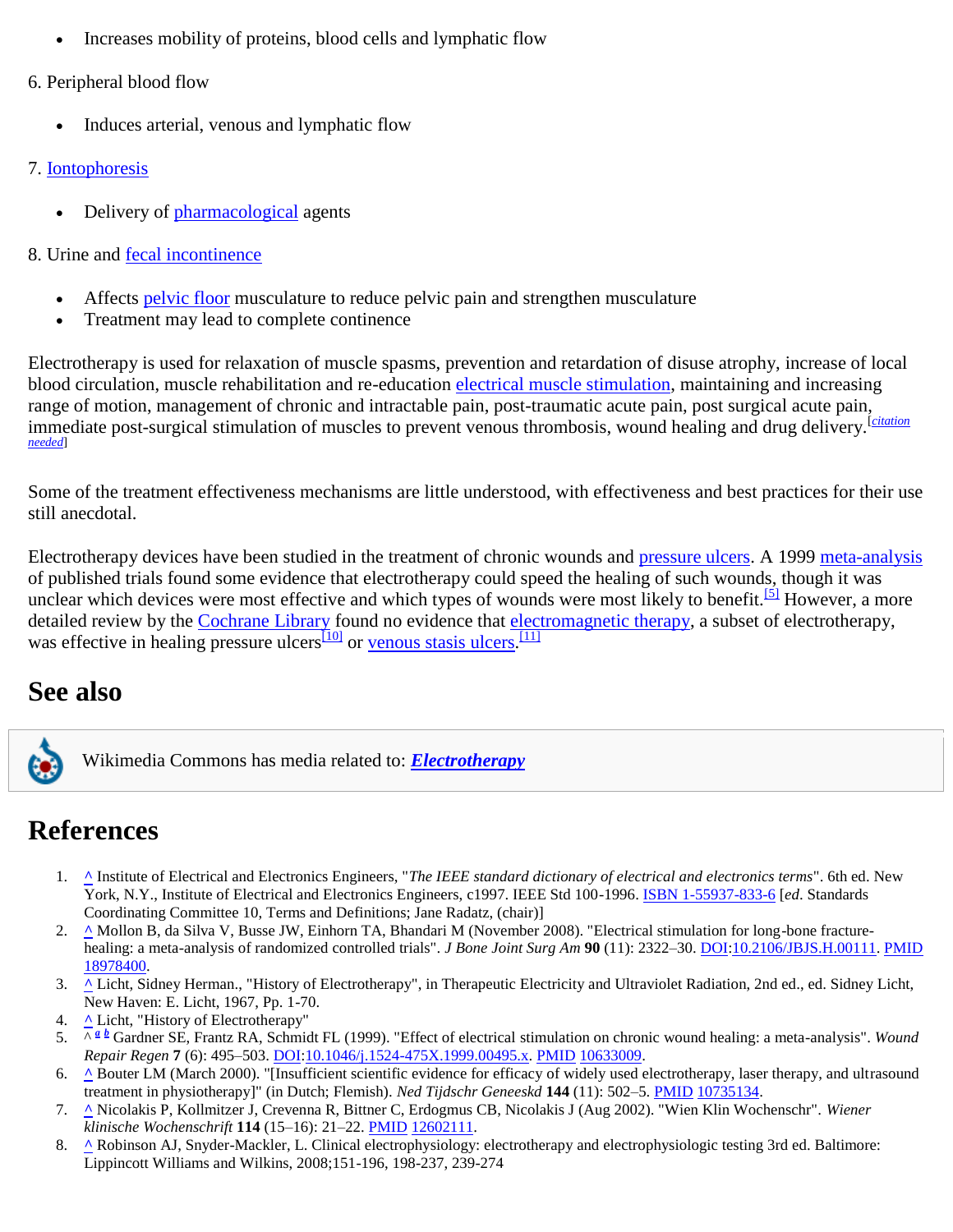- 9. **[^](http://en.wikipedia.org/wiki/Electrotherapy#cite_ref-8)** Alon G et al. Electrotherapeutic Terminology in Physical Therapy; Section on Clinical Electrophysiology. Alexandria, VA: American Physical Therapy Association, 2005
- 10. **[^](http://en.wikipedia.org/wiki/Electrotherapy#cite_ref-9)** Olyaee Manesh A, Flemming K, Cullum NA, Ravaghi H (2006). Olyaee Manesh, Alireza. ed. "Electromagnetic therapy for treating pressure ulcers". *Cochrane Database Syst Rev* (2): CD002930[. DOI:](http://en.wikipedia.org/wiki/Digital_object_identifier)[10.1002/14651858.CD002930.pub3.](http://dx.doi.org/10.1002%2F14651858.CD002930.pub3) [PMID](http://en.wikipedia.org/wiki/PubMed_Identifier) [16625564.](http://www.ncbi.nlm.nih.gov/pubmed/16625564)
- 11. **[^](http://en.wikipedia.org/wiki/Electrotherapy#cite_ref-10)** Ravaghi H, Flemming K, Cullum N, Olyaee Manesh A (2006). Ravaghi, Hamid. ed. "Electromagnetic therapy for treating venous leg ulcers". *Cochrane Database Syst Rev* (2): CD002933. [DOI](http://en.wikipedia.org/wiki/Digital_object_identifier)[:10.1002/14651858.CD002933.pub3.](http://dx.doi.org/10.1002%2F14651858.CD002933.pub3) [PMID](http://en.wikipedia.org/wiki/PubMed_Identifier) [16625565.](http://www.ncbi.nlm.nih.gov/pubmed/16625565)

#### **Further reading**

- Singh, Jagmohan; "Textbook of Electrotherapy", Ed.1/2005, [ISBN 81-8061-384-4;](http://en.wikipedia.org/wiki/Special:BookSources/8180613844) Pub: JAYPEE Brothers Medical Publishers, New Delhi; Cover type: Paperback
- Nelson, Roger M.; Currier, Dean P.; "*Clinical Electrotherapy*"; 2nd ed., [ISBN 0-8385-1334-4;](http://en.wikipedia.org/wiki/Special:BookSources/0838513344) 422 p. Appleton & Lange, a publishing division of Prentice Hall, c1991 c1987; 3rd ed., [ISBN 0-8385-1491-X;](http://en.wikipedia.org/wiki/Special:BookSources/083851491X)
- Watkins, Arthur Lancaster, "*A manual of electrotherapy.*". 2d ed., thoroughly rev. Philadelphia : Lea & Febiger, c1962. 272 p.
- Scott, Bryan O., "*The principles and practice of electrotherapy and actinotherapy*". Springfield, Ill., C.C. Thomas, c1959. 314 p. LCCN 60004533 /L
- Neuroelectric Conference (1969 : San Francisco, Calif.), " *Neuroelectric research; electroneuroprosthesis, electroanesthesia and nonconvulsive electrotherapy*". Editor, David V. Reynolds and Anita E. Sjoberg. Springfield, Ill., Thomas, 1971. LCCN 75115389 (*ed*. Selected papers presented at the 1969 Neuroelectric Conference, the second annual conference of the Neuroelectric Society.)

# **Electrical muscle stimulation**

From Wikipedia, the free encyclopedia Jump to: [navigation,](http://en.wikipedia.org/wiki/Electrical_muscle_stimulation#mw-head) [search](http://en.wikipedia.org/wiki/Electrical_muscle_stimulation#p-search)

**Electrical muscle stimulation** (EMS), also known as **neuromuscular electrical stimulation** (NMES) or **electromyostimulation**, is the elicitation of [muscle contraction](http://en.wikipedia.org/wiki/Muscle_contraction) using electric impulses. EMS has received increasing attention in the last few years, because it has the potential to serve as: a strength training tool for healthy subjects and athletes; a rehabilitation and preventive tool for partially or totally immobilized patients a testing tool for evaluating the neural and/or muscular function in vivo; a post-exercise recovery tool for athletes.<sup>[\[1\]](http://en.wikipedia.org/wiki/Electrical_muscle_stimulation#cite_note-0)</sup> The impulses are generated by a device and delivered through electrodes on the skin in direct proximity to the muscles to be stimulated. The impulses mimic the [action potential](http://en.wikipedia.org/wiki/Action_potential) coming from the [central nervous system,](http://en.wikipedia.org/wiki/Central_nervous_system) causing the muscles to contract. The electrodes are generally pads that adhere to the skin. EMS is cited by renown sport scientists<sup>[\[2\]](http://en.wikipedia.org/wiki/Electrical_muscle_stimulation#cite_note-1)</sup> as complementary technique for sport training, and published research is available<sup>[\[3\]](http://en.wikipedia.org/wiki/Electrical_muscle_stimulation#cite_note-2)</sup> on the results obtained. In the United States, EMS devices are regulated by the [U.S. Food and Drug Administration](http://en.wikipedia.org/wiki/Food_and_Drug_Administration_(United_States)) (FDA).<sup>[\[4\]](http://en.wikipedia.org/wiki/Electrical_muscle_stimulation#cite_note-FDA-3)</sup> The XVIII Congress of the International Society of [Electrophysiology and Kinesiology](http://isek2010.hst.aau.dk/program.html) (ISEK 2010), which took place in Aalborg, Denmark on 16–19 June 2010, had a dedicated session on the subject: Electrical stimulation for testing and training in exercise and sports. As part of it, numerous research papers and reviews have been published.<sup>[\[5\]\[6\]](http://en.wikipedia.org/wiki/Electrical_muscle_stimulation#cite_note-4)</sup>

## **History**

[Luigi Galvani](http://en.wikipedia.org/wiki/Luigi_Galvani) (1791) provided the first scientific evidence that current can activate muscle. During the 19th and 20th century researchers studied and documented the exact electrical properties that generate muscle movement.<sup>[\[7\]\[8\]](http://en.wikipedia.org/wiki/Electrical_muscle_stimulation#cite_note-6)</sup> It was discovered that the body functions induced by electrical stimulation caused long-term changes in the muscles.<sup>[\[9\]\[10\]](http://en.wikipedia.org/wiki/Electrical_muscle_stimulation#cite_note-8)</sup> In the '60s Soviet sport scientists applied EMS in the training of elite athletes, claiming 40% force gains.  $\frac{[11]}{[11]}$  $\frac{[11]}{[11]}$  $\frac{[11]}{[11]}$  In the '70s these studies were shared during conferences with the Western sport establishments. However, results were conflicting, perhaps because the mechanisms in which EMS acted was poorly understood.<sup>[\[12\]](http://en.wikipedia.org/wiki/Electrical_muscle_stimulation#cite_note-11)</sup> Recent medical physiology research<sup>[\[13\]\[14\]](http://en.wikipedia.org/wiki/Electrical_muscle_stimulation#cite_note-12)</sup> pinpointed the mechanisms by which electrical stimulation causes adaptation of cells of muscles, blood vessels $\frac{[15][16][17]}{]}$  $\frac{[15][16][17]}{]}$  $\frac{[15][16][17]}{]}$  $\frac{[15][16][17]}{]}$  and nerves.  $\frac{[18]}{]}$  $\frac{[18]}{]}$  $\frac{[18]}{]}$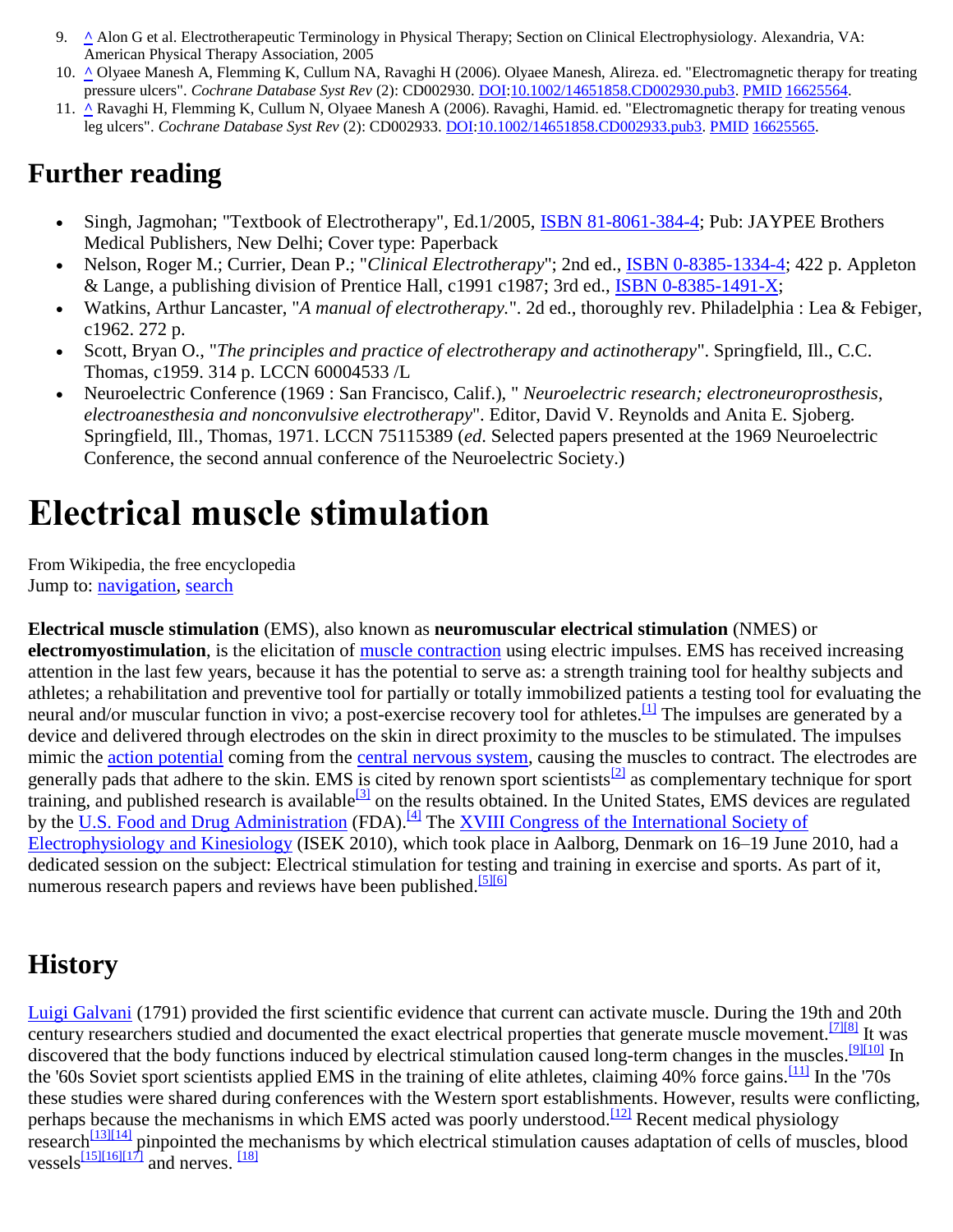## **Theory**

EMS causes adaptation, i.e. training, of muscle fibers.<sup>[\[19\]](http://en.wikipedia.org/wiki/Electrical_muscle_stimulation#cite_note-18)</sup> Because of the characteristics of [skeletal muscle](http://en.wikipedia.org/wiki/Skeletal_muscle) fibers, different types of fibers<sup>[\[20\]](http://en.wikipedia.org/wiki/Electrical_muscle_stimulation#cite_note-19)</sup> can be activated to differing degrees by different types of EMS, and the modifications induced depend on the pattern of EMS activity.<sup>[\[14\]](http://en.wikipedia.org/wiki/Electrical_muscle_stimulation#cite_note-Pmid-13)</sup> These patterns, referred to as protocols or programs, will cause a different response from contraction of different fiber types. Some programs will improve fatigue resistance, i.e. endurance, others will increase force production.<sup>[\[18\]](http://en.wikipedia.org/wiki/Electrical_muscle_stimulation#cite_note-Pette99-17)</sup>

## **Use**

EMS can be used both as a training,  $\frac{[21][22][23]}{[24][25]}$  $\frac{[21][22][23]}{[24][25]}$  $\frac{[21][22][23]}{[24][25]}$  $\frac{[21][22][23]}{[24][25]}$  $\frac{[21][22][23]}{[24][25]}$  $\frac{[21][22][23]}{[24][25]}$  therapeutic,  $\frac{[24][25]}{[24][25]}$  and <u>cosmetic</u> tool.

In medicine EMS is used for rehabilitation purposes, for instance in [physical therapy](http://en.wikipedia.org/wiki/Physical_therapy) in the prevention of disuse muscle atrophy which can occur for example after [musculoskeletal injuries,](http://en.wikipedia.org/wiki/Musculoskeletal_injury) such as damage to bones, joints, muscles, ligaments and tendons. However, this should not be confused with TENS [\(Transcutaneous Electrical Nerve](http://en.wikipedia.org/wiki/Transcutaneous_Electrical_Nerve_Stimulator)  [Stimulator\)](http://en.wikipedia.org/wiki/Transcutaneous_Electrical_Nerve_Stimulator): the use of electric current in pain therapy.

Because of the effect that strengthened and toned muscles have on appearance (a stronger muscle has larger cross-section<sup>[\[26\]](http://en.wikipedia.org/wiki/Electrical_muscle_stimulation#cite_note-25)</sup>), EMS is also used by a niche of practitioners for aesthetics goals.<sup>[\[27\]\[28\]](http://en.wikipedia.org/wiki/Electrical_muscle_stimulation#cite_note-26)[\[29\]](http://en.wikipedia.org/wiki/Electrical_muscle_stimulation#cite_note-28)</sup> The FDA rejects certification of devices that claim weight reduction.<sup>[\[30\]](http://en.wikipedia.org/wiki/Electrical_muscle_stimulation#cite_note-29)</sup> EMS devices cause a calorie burning that is marginal at best: calories are burnt in significant amount only when most of the body is involved in physical exercise: several muscles, the heart and the respiratory system are all engaged at once.<sup>[\[31\]](http://en.wikipedia.org/wiki/Electrical_muscle_stimulation#cite_note-30)</sup> However, some authors imply that EMS can lead to exercise, since a person toning his/her muscles with electrical stimulation is more likely afterwards to participate in sporting activities as the body is ready, fit, willing and able to take on physical activity.<sup>[\[32\]](http://en.wikipedia.org/wiki/Electrical_muscle_stimulation#cite_note-Vrbova2008-31)</sup> In EMS training few muscular groups are targeted at the same time, for specific training goals.<sup>[\[32\]](http://en.wikipedia.org/wiki/Electrical_muscle_stimulation#cite_note-Vrbova2008-31)</sup> The effectiveness of the devices for sport training has been debated. A niche of coaches regularly use professional EMS devices as integral part of the training of their athletes; some of these are high profile coaches, such as track coach [Charlie Francis,](http://en.wikipedia.org/wiki/Charlie_Francis) who used the technique to supplement the training of Olympic-level athletes.<sup>[\[33\]](http://en.wikipedia.org/wiki/Electrical_muscle_stimulation#cite_note-32)</sup> Non-professional devices target home-market consumers<sup>[\[34\]](http://en.wikipedia.org/wiki/Electrical_muscle_stimulation#cite_note-slendertone-33)</sup> with wearable units in which EMS circuitry is contained in belt-like garments (ab toning belts) or other clothing items.

## **FDA certification in USA**

The [U.S. Food and Drug Administration](http://en.wikipedia.org/wiki/Food_and_Drug_Administration_(United_States)) (FDA) certifies and releases EMS devices into two broad categories: over-the counter devices (OTC), and prescription devices. OTC devices are marketable only for muscle toning; prescription devices can only be purchased with a medical prescription for therapy and should be used under supervision of an authorized practitioner, for the following uses:

- Relaxation of muscle spasms;
- Prevention or retardation of disuse atrophy;
- Increasing local blood circulation;
- Muscle re-education;
- Immediate post-surgical stimulation of calf muscles to prevent [venous thrombosis;](http://en.wikipedia.org/wiki/Venous_thrombosis)
- Maintaining or increasing range of motion.

The FDA mandates that manuals prominently display contraindication, warnings, precautions and adverse reactions, including: no use for wearer of pacemaker; no use on vital parts, such as carotid sinus nerves, across the chest, or across the brain; caution in the use during pregnancy, menstruation, and other particular conditions that may be affected by muscle contractions; potential adverse effects include skin irritations and burns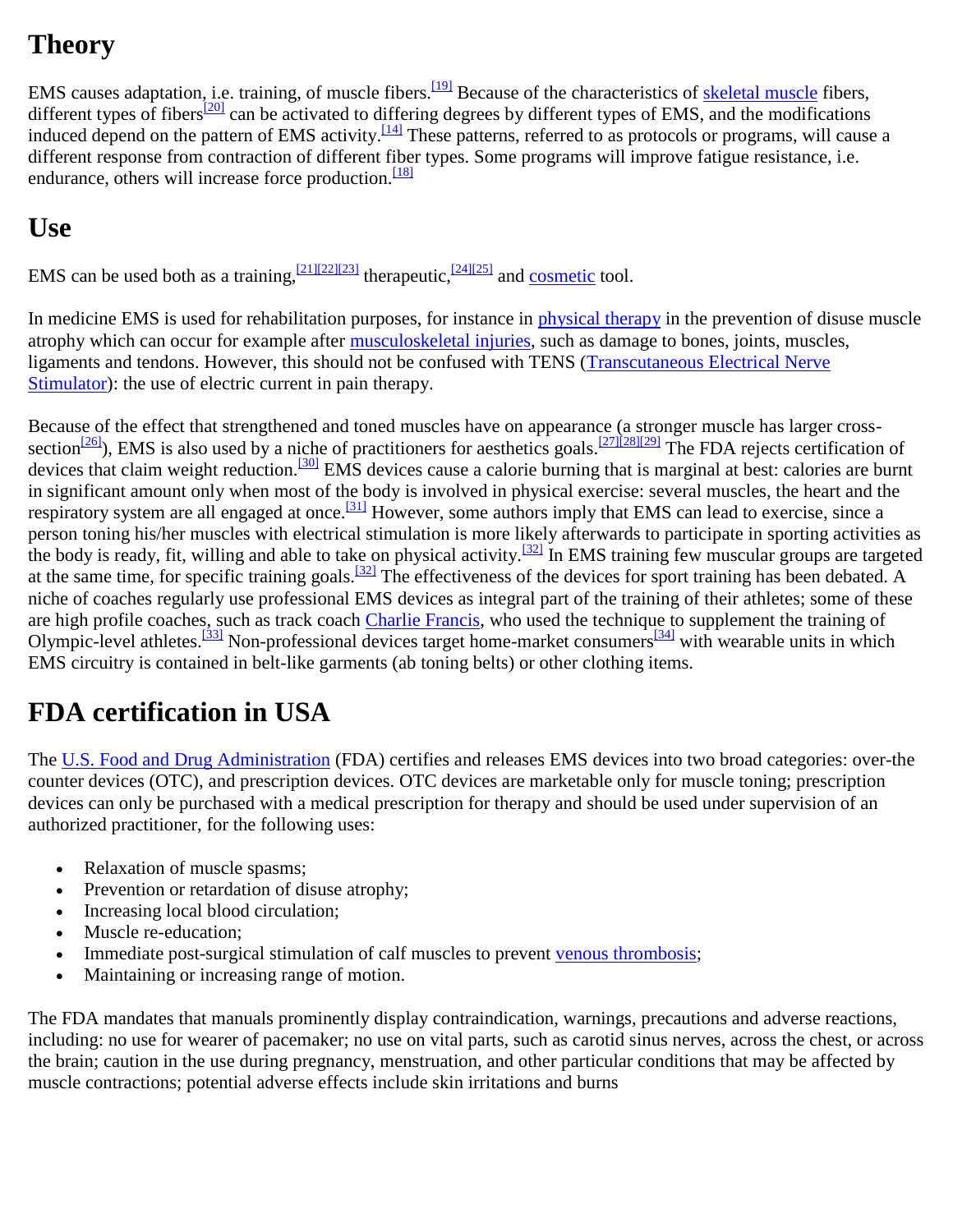Only FDA-certified devices can be lawfully sold in the US without medical prescription. These can be found at the corresponding FDA webpage for certified devices.<sup>[\[35\]](http://en.wikipedia.org/wiki/Electrical_muscle_stimulation#cite_note-FDA-Certified_Devices-34)</sup> The FTC has cracked down on consumer EMS devices that made unsubstantiated claims; $\frac{36}{136}$  many have been removed from the market, some have obtained FDA certification.

#### **References**

- 1. **[^](http://en.wikipedia.org/wiki/Electrical_muscle_stimulation#cite_ref-0)** Maffiuletti, Nicola A.; Minetto, Marco A.; Farina, Dario; Bottinelli, Roberto (2011). "Electrical stimulation for neuromuscular testing and training: State-of-the art and unresolved issues". *European Journal of Applied Physiology* **111** (10): 2391. [DOI](http://en.wikipedia.org/wiki/Digital_object_identifier)[:10.1007/s00421-011-2133-7.](http://dx.doi.org/10.1007%2Fs00421-011-2133-7)
- 2. **[^](http://en.wikipedia.org/wiki/Electrical_muscle_stimulation#cite_ref-1)** Zatsiorsky, Vladimir; Kraemer, William (2006). "Experimental Methods of Strength Training". *Science and Practice of Strength Training*. Human Kinetics. pp. 132–133. [ISBN](http://en.wikipedia.org/wiki/International_Standard_Book_Number) [978-0-7360-5628-1.](http://en.wikipedia.org/wiki/Special:BookSources/978-0-7360-5628-1)
- 3. **[^](http://en.wikipedia.org/wiki/Electrical_muscle_stimulation#cite_ref-2)** Examples of peer-reviewed research articles attesting increased muscular performance by utilizing EMS:[*[improper synthesis?](http://en.wikipedia.org/wiki/Wikipedia:No_original_research#Synthesis_of_published_material_that_advances_a_position)*]
	- Babault, Nicolas; Cometti, Gilles; Bernardin, Michel; Pousson, Michel; Chatard, Jean-Claude (2007). "Effects of Electromyostimulation Training on Muscle Strength and Power of Elite Rugby Players". *The Journal of Strength and Conditioning Research* **21** (2): 431[. DOI](http://en.wikipedia.org/wiki/Digital_object_identifier)[:10.1519/R-19365.1.](http://dx.doi.org/10.1519%2FR-19365.1)
	- Malatesta, D; Cattaneo, F; Dugnani, S; Maffiuletti, NA (2003). "Effects of electromyostimulation training and volleyball practice on jumping ability". *Journal of strength and conditioning research* **17** (3): 573–9. [PMID](http://en.wikipedia.org/wiki/PubMed_Identifier) [12930189.](http://www.ncbi.nlm.nih.gov/pubmed/12930189)
	- Willoughby, Darryn S.; Simpson, Steve (1998). "Supplemental EMS and Dynamic Weight Training: Effects on Knee Extensor Strength and Vertical Jump of Female College Track & Field Athletes". *Journal of Strength & Conditioning Research* **12** (3).
	- Willoughby, Darryn S.; Simpson, Steve (1996). "The Effects of Combined Electromyostimulation and Dynamic Muscular Contractions on the Strength of College Basketball Players". *Journal of Strength & Conditioning Research* **10** (1).
- 4. **[^](http://en.wikipedia.org/wiki/Electrical_muscle_stimulation#cite_ref-FDA_3-0)** [FDA Guidance Document for Powered Muscle Stimulator,](http://www.fda.gov/cdrh/ode/2246.pdf) standard indications for use, page 4; contraindications, p. 7; warnings and precautions, p. 8. Product code: [NGX](http://www.accessdata.fda.gov/scripts/cdrh/cfdocs/cfPCD/classification.cfm?ID=4464)
- 5. **[^](http://en.wikipedia.org/wiki/Electrical_muscle_stimulation#cite_ref-4)** Gondin, Julien; Cozzone, Patrick J.; Bendahan, David (2011). "Is high-frequency neuromuscular electrical stimulation a suitable tool for muscle performance improvement in both healthy humans and athletes?". *European Journal of Applied Physiology* **111** (10): 2473–87. [DOI](http://en.wikipedia.org/wiki/Digital_object_identifier)[:10.1007/s00421-011-2101-2.](http://dx.doi.org/10.1007%2Fs00421-011-2101-2) [PMID](http://en.wikipedia.org/wiki/PubMed_Identifier) [21909714.](http://www.ncbi.nlm.nih.gov/pubmed/21909714)
- 6. **[^](http://en.wikipedia.org/wiki/Electrical_muscle_stimulation#cite_ref-5)** Babault, Nicolas; Cometti, Carole; Maffiuletti, Nicola A.; Deley, Gaëlle (2011). "Does electrical stimulation enhance post-exercise performance recovery?". *European Journal of Applied Physiology* **111** (10): 2501–7[. DOI](http://en.wikipedia.org/wiki/Digital_object_identifier)[:10.1007/s00421-011-2117-7.](http://dx.doi.org/10.1007%2Fs00421-011-2117-7) [PMID](http://en.wikipedia.org/wiki/PubMed_Identifier) [21847574.](http://www.ncbi.nlm.nih.gov/pubmed/21847574)
- 7. **[^](http://en.wikipedia.org/wiki/Electrical_muscle_stimulation#cite_ref-6)** Ranvier, Louis-Antoine (1874). "De quelques faits relatifs à l'histologie et à la physiologie des muscles striés" (in French). *Archives de physiologie normale et pathologique* **6**: 1–15.
- 8. **[^](http://en.wikipedia.org/wiki/Electrical_muscle_stimulation#cite_ref-7)** Denny-Brown, D. (1929). "On the Nature of Postural Reflexes". *Proceedings of the Royal Society of London. Series B* **104** (730): 252–301. [Bibcode](http://en.wikipedia.org/wiki/Bibcode) [1929RSPSB.104..252D.](http://adsabs.harvard.edu/abs/1929RSPSB.104..252D) [DOI:](http://en.wikipedia.org/wiki/Digital_object_identifier)[10.1098/rspb.1929.0010.](http://dx.doi.org/10.1098%2Frspb.1929.0010) [JSTOR](http://en.wikipedia.org/wiki/JSTOR) [81340.](http://www.jstor.org/stable/81340)
- 9. **[^](http://en.wikipedia.org/wiki/Electrical_muscle_stimulation#cite_ref-8)** Buller, AJ; Eccles, JC; Eccles, RM (1960). ["Interactions between motoneurones and muscles in respect of the characteristic speeds](http://www.pubmedcentral.nih.gov/articlerender.fcgi?tool=pmcentrez&artid=1363172)  [of their responses".](http://www.pubmedcentral.nih.gov/articlerender.fcgi?tool=pmcentrez&artid=1363172) *The Journal of physiology* **150**: 417–39. [PMC](http://en.wikipedia.org/wiki/PubMed_Central) [1363172.](http://www.ncbi.nlm.nih.gov/pmc/articles/PMC1363172/?tool=pmcentrez) [PMID](http://en.wikipedia.org/wiki/PubMed_Identifier) [13805874.](http://www.ncbi.nlm.nih.gov/pubmed/13805874) //www.pubmedcentral.nih.gov/articlerender.fcgi?tool=pmcentrez&artid=1363172.
- 10. **[^](http://en.wikipedia.org/wiki/Electrical_muscle_stimulation#cite_ref-9)** Pette, Dirk; Smith, Margaret E.; Staudte, Hans W.; Vrbová, Gerta (1973). "Effects of long-term electrical stimulation on some contractile and metabolic characteristics of fast rabbit muscles". *Pflügers Archiv European Journal of Physiology* **338** (3): 257. [DOI](http://en.wikipedia.org/wiki/Digital_object_identifier)[:10.1007/BF00587391.](http://dx.doi.org/10.1007%2FBF00587391)
- 11. **[^](http://en.wikipedia.org/wiki/Electrical_muscle_stimulation#cite_ref-10)** Ward, AR; Shkuratova, N (2002). "Russian electrical stimulation: The early experiments". *Physical therapy* **82** (10): 1019–30. [PMID](http://en.wikipedia.org/wiki/PubMed_Identifier) [12350217.](http://www.ncbi.nlm.nih.gov/pubmed/12350217)
- 12. **[^](http://en.wikipedia.org/wiki/Electrical_muscle_stimulation#cite_ref-11)** Siff, Mel (1990). "Applications of Electrostimulation in Physical Conditioning: A Review". *Journal of Strength & Conditioning Research* **4** (1).
- 13. **[^](http://en.wikipedia.org/wiki/Electrical_muscle_stimulation#cite_ref-12)** Vrbová, Gerta; Gordon, Tessa; Jones, Rosemary (1995). *Nerve-Muscle Interaction*. London: Chapman & Hall. [ISBN](http://en.wikipedia.org/wiki/International_Standard_Book_Number) [978-0-412-](http://en.wikipedia.org/wiki/Special:BookSources/978-0-412-40490-0) [40490-0.](http://en.wikipedia.org/wiki/Special:BookSources/978-0-412-40490-0) [*[page needed](http://en.wikipedia.org/wiki/Wikipedia:Citing_sources)*]
- 14. $\wedge \frac{a}{b}$  $\wedge \frac{a}{b}$  $\wedge \frac{a}{b}$  Salmons, S; Vrbová, G (1969). <u>"The influence of activity on some contractile characteristics of mammalian fast and slow</u> [muscles".](http://www.pubmedcentral.nih.gov/articlerender.fcgi?tool=pmcentrez&artid=1351409) *The Journal of physiology* **201** (3): 535–49. [PMC](http://en.wikipedia.org/wiki/PubMed_Central) [1351409.](http://www.ncbi.nlm.nih.gov/pmc/articles/PMC1351409/?tool=pmcentrez) [PMID](http://en.wikipedia.org/wiki/PubMed_Identifier) [5767881.](http://www.ncbi.nlm.nih.gov/pubmed/5767881) //www.pubmedcentral.nih.gov/articlerender.fcgi?tool=pmcentrez&artid=1351409.
- 15. **[^](http://en.wikipedia.org/wiki/Electrical_muscle_stimulation#cite_ref-14)** Blomqvist, C G; Saltin, Bengt (1983). "Cardiovascular Adaptations to Physical Training". *Annual Review of Physiology* **45**: 169–89. [DOI](http://en.wikipedia.org/wiki/Digital_object_identifier)[:10.1146/annurev.ph.45.030183.001125.](http://dx.doi.org/10.1146%2Fannurev.ph.45.030183.001125) [PMID](http://en.wikipedia.org/wiki/PubMed_Identifier) [6221687.](http://www.ncbi.nlm.nih.gov/pubmed/6221687)
- 16. **[^](http://en.wikipedia.org/wiki/Electrical_muscle_stimulation#cite_ref-15)** Cabric, M.; Appell, H.-J.; Resic, A. (2008). "Stereological Analysis of Capillaries in Electrostimulated Human Muscles". *International Journal of Sports Medicine* **08** (5): 327. [DOI](http://en.wikipedia.org/wiki/Digital_object_identifier)[:10.1055/s-2008-1025678.](http://dx.doi.org/10.1055%2Fs-2008-1025678)
- 17. **[^](http://en.wikipedia.org/wiki/Electrical_muscle_stimulation#cite_ref-16)** Harris, B. A. (2005). "The influence of endurance and resistance exercise on muscle capillarization in the elderly: A review". *Acta Physiologica Scandinavica* **185** (2): 89–97[. DOI:](http://en.wikipedia.org/wiki/Digital_object_identifier)[10.1111/j.1365-201X.2005.01461.x.](http://dx.doi.org/10.1111%2Fj.1365-201X.2005.01461.x) [PMID](http://en.wikipedia.org/wiki/PubMed_Identifier) [16168003.](http://www.ncbi.nlm.nih.gov/pubmed/16168003)
- 18.^ <sup>a *[b](http://en.wikipedia.org/wiki/Electrical_muscle_stimulation#cite_ref-Pette99_17-1)*</sup> Pette, Dirk; Vrbová, Gerta (1999). "What does chronic electrical stimulation teach us about muscle plasticity?". *Muscle & Nerve* **22** (6): 666. [DOI](http://en.wikipedia.org/wiki/Digital_object_identifier)[:10.1002/\(SICI\)1097-4598\(199906\)22:6<666::AID-MUS3>3.0.CO;2-Z.](http://dx.doi.org/10.1002%2F%28SICI%291097-4598%28199906%2922%3A6%3C666%3A%3AAID-MUS3%3E3.0.CO%3B2-Z)
- 19. **[^](http://en.wikipedia.org/wiki/Electrical_muscle_stimulation#cite_ref-18)** Quoted from *National Skeletal Muscle Research Center*; UCSD, [Muscle Physiology Home Page](http://muscle.ucsd.edu/musintro/es.shtml) Electrical Stimulation
- 20. <u>[^](http://en.wikipedia.org/wiki/Electrical_muscle_stimulation#cite_ref-19) [Skeletal muscle](http://en.wikipedia.org/wiki/Skeletal_muscle)</u> Characteristics of skeletal muscle fiber types
- 21. **[^](http://en.wikipedia.org/wiki/Electrical_muscle_stimulation#cite_ref-20)** Babault, Nicolas; Cometti, Gilles; Bernardin, Michel; Pousson, Michel; Chatard, Jean-Claude (2007). "Effects of Electromyostimulation Training on Muscle Strength and Power of Elite Rugby Players". *The Journal of Strength and Conditioning Research* **21** (2): 431. [DOI](http://en.wikipedia.org/wiki/Digital_object_identifier)[:10.1519/R-19365.1.](http://dx.doi.org/10.1519%2FR-19365.1)